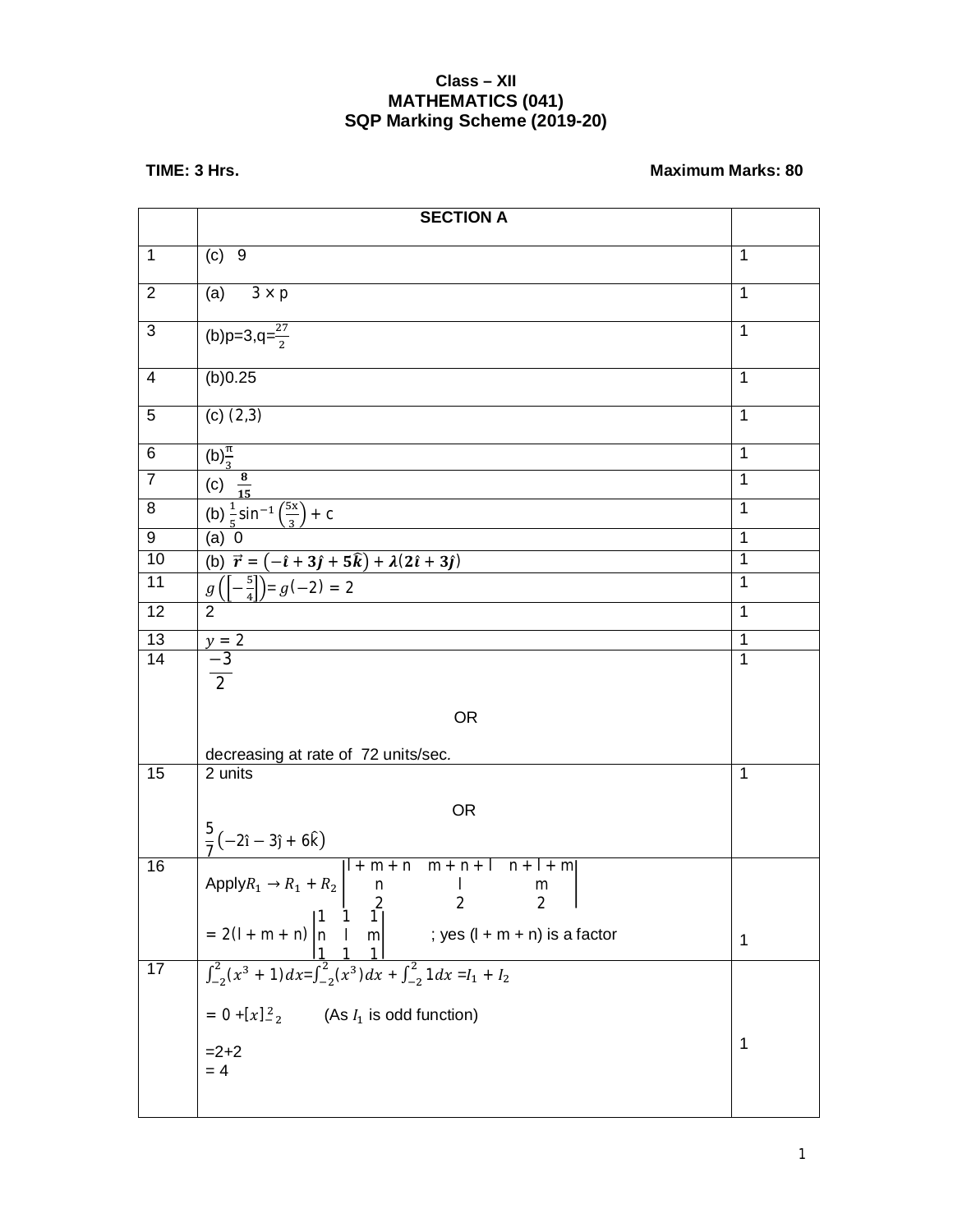| 18 | Let $x + \sin x = t$<br>So $(1 + \cos x)dx = dt$                                                                                                                       | 1 |
|----|------------------------------------------------------------------------------------------------------------------------------------------------------------------------|---|
|    | $I = 3 \int \frac{dt}{t} = 3 \log t  + c = 3 \log (x + \sin x)  + c$                                                                                                   |   |
|    | or directly by writing formula                                                                                                                                         |   |
|    | $\int \frac{f'(x)}{f(x)} dx = \log f(x)  + c$                                                                                                                          |   |
|    |                                                                                                                                                                        |   |
|    | ΟR                                                                                                                                                                     |   |
|    | $\frac{\int \cos 4x \, dx = \frac{\sin 4x}{4} + c}{\int \left[ \frac{1}{1 + x^2} \right] = t}$                                                                         |   |
| 19 |                                                                                                                                                                        |   |
|    | so $2xdx = dt$<br>$\Rightarrow I = \frac{1}{2} \int e^t dt = \frac{1}{2} e^t + C = \frac{1}{2} e^{(1+x^2)} + C$                                                        | 1 |
|    |                                                                                                                                                                        |   |
| 20 | $\frac{dy}{dx} = e^{x}e^{y}$                                                                                                                                           |   |
|    |                                                                                                                                                                        |   |
|    | $\Rightarrow \frac{dy}{dy} = e^{x}dx$                                                                                                                                  |   |
|    | integrating both sides<br>$\Rightarrow -e^{-y} + c = e^{x}$                                                                                                            | 1 |
|    | $\Rightarrow$ $e^{x} + e^{-y} = c$                                                                                                                                     |   |
|    |                                                                                                                                                                        |   |
|    |                                                                                                                                                                        |   |
|    |                                                                                                                                                                        |   |
|    |                                                                                                                                                                        |   |
|    |                                                                                                                                                                        |   |
|    |                                                                                                                                                                        |   |
|    | <b>SECTION B</b>                                                                                                                                                       |   |
| 21 | $= \sin^{-1} \left( \frac{\sin x}{\sqrt{2}} + \frac{\cos x}{\sqrt{2}} \right)$ if $-\frac{\pi}{4} < x < \frac{\pi}{4}$                                                 |   |
|    | $=\sin^{-1}\left(\sin x \cos \frac{\pi}{4} + \cos x \sin \frac{\pi}{4}\right)$ if $-\frac{\pi}{4} + \frac{\pi}{4} < x + \frac{\pi}{4} < \frac{\pi}{4} + \frac{\pi}{4}$ | 1 |
|    | $=\sin^{-1}\left(\sin\left(x+\frac{\pi}{4}\right)\right)$ if $0<\left(x+\frac{\pi}{4}\right)<\frac{\pi}{2}$ i.e. principal values                                      |   |
|    |                                                                                                                                                                        | 1 |
|    | $=\left(x+\frac{\pi}{4}\right)$<br><b>OR</b>                                                                                                                           |   |
|    | Let 2 divides $(a - b)$ and 2 divides $(b - c)$ : where $a, b, c \in \mathbb{Z}$                                                                                       |   |
|    | So 2 divides $[(a-b) + (b - c)]$                                                                                                                                       | 1 |
|    | 2 divides $(a - c)$ : Yes relation R is transitive                                                                                                                     | 1 |
|    |                                                                                                                                                                        |   |
| 22 |                                                                                                                                                                        |   |
|    | $\frac{dy}{dx}$ = 2ae <sup>2x</sup> – be <sup>-x</sup> ……………(2)                                                                                                        |   |
|    | $rac{d^2y}{dx^2}$ = 4ae <sup>2x</sup> + be <sup>-x</sup> (3)                                                                                                           | 1 |
|    | putting values on LHS                                                                                                                                                  |   |
|    | $=\frac{d^2y}{dx^2} - \frac{dy}{dx} - 2y$                                                                                                                              |   |
|    | $=(4ae^{2x} + be^{-x}) - (2ae^{2x} - be^{-x}) - 2(ae^{2x} + be^{-x})$<br>$=4ae^{2x} + be^{-x} - 2ae^{2x} + be^{-x} - 2ae^{2x} - 2be^{-x}$                              | 1 |
|    | $=0$                                                                                                                                                                   |   |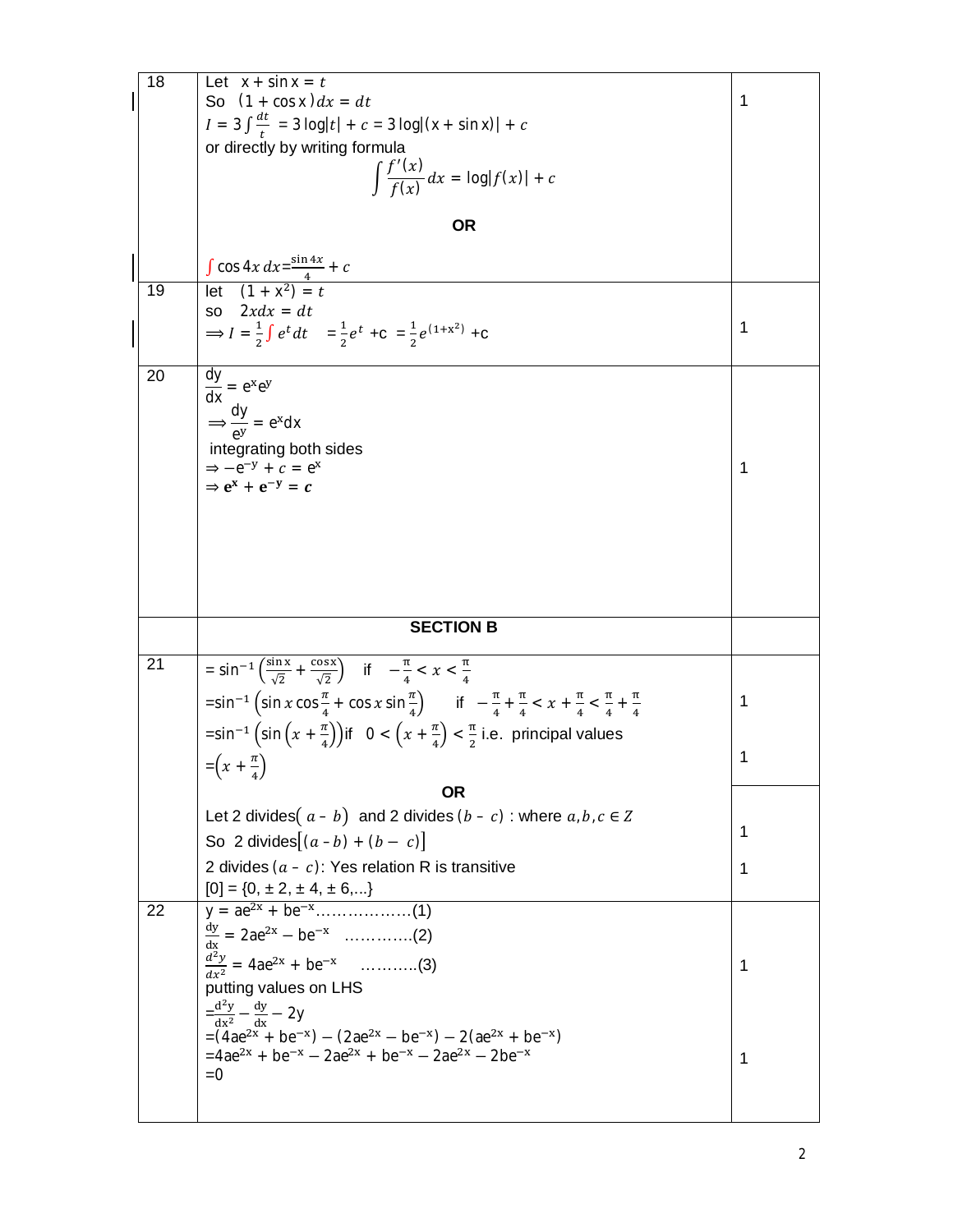| 23 | $x^2 = 2y$ (1)                                                                                                                                                                                                                                          |                |
|----|---------------------------------------------------------------------------------------------------------------------------------------------------------------------------------------------------------------------------------------------------------|----------------|
|    | $\Rightarrow$ 2x $\frac{dx}{dt} = 2\frac{dy}{dt}$ (given $\frac{dy}{dt} = \frac{dx}{dt}$ )                                                                                                                                                              |                |
|    | $\Rightarrow$ 2x $\frac{dx}{dt} = 2\frac{dx}{dt}$                                                                                                                                                                                                       | 1              |
|    | $\Rightarrow$ x = 1                                                                                                                                                                                                                                     |                |
|    | from (1) $y = \frac{1}{2}$                                                                                                                                                                                                                              |                |
|    | so point is $\left(1,\frac{1}{2}\right)$                                                                                                                                                                                                                | $\mathbf{1}$   |
| 24 | $= (\vec{a} - \vec{b}).((\vec{b} - \vec{c}) \times (\vec{c} - \vec{a}))$                                                                                                                                                                                |                |
|    | $= (\vec{a} - \vec{b}). {\vec{b} \times \vec{c} - \vec{b} \times \vec{a} - \vec{c} \times \vec{c} + \vec{c} \times \vec{a}}$                                                                                                                            |                |
|    | $= (\vec{a} - \vec{b}). {\vec{b} \times \vec{c} - \vec{b} \times \vec{a} + \vec{c} \times \vec{a}}$ ( $\vec{c} \times \vec{c} = 0$ )                                                                                                                    | $\mathbf{1}$   |
|    | $= (\vec{a} - \vec{b}). \{\vec{b} \times \vec{c} + \vec{a} \times \vec{b} + \vec{c} \times \vec{a}\}\$                                                                                                                                                  |                |
|    | = $\vec{a} \cdot (\vec{b} \times \vec{c}) + \vec{a} \cdot (\vec{a} \times \vec{b}) + \vec{a} \cdot (\vec{c} \times \vec{a}) - \vec{b} \cdot (\vec{b} \times \vec{c}) - \vec{b} \cdot (\vec{a} \times \vec{b}) - \vec{b} \cdot (\vec{c} \times \vec{a})$ |                |
|    | $= \vec{a} \cdot (\vec{b} \times \vec{c}) + 0 + 0 - 0 - 0 - \vec{b} \cdot (\vec{c} \times \vec{a})$                                                                                                                                                     |                |
|    | $= \vec{a} \cdot (\vec{b} \times \vec{c}) - \vec{b} \cdot (\vec{c} \times \vec{a})$                                                                                                                                                                     | $\mathbf{1}$   |
|    | $=0$                                                                                                                                                                                                                                                    |                |
|    | (STP remains same if vectors $\vec{a}, \vec{b}, \vec{c}$ are changed in cyclic order)                                                                                                                                                                   |                |
|    | <b>OR</b>                                                                                                                                                                                                                                               |                |
|    | $(\vec{a} + \vec{b} + \vec{c}) \cdot (\vec{a} + \vec{b} + \vec{c}) = 0$                                                                                                                                                                                 |                |
|    | $\Rightarrow \vec{a} \cdot \vec{a} + \vec{a} \cdot \vec{b} + \vec{a} \cdot \vec{c} + \vec{b} \cdot \vec{a} + \vec{b} \cdot \vec{b} + \vec{b} \cdot \vec{c} + \vec{c} \cdot \vec{a} + \vec{c} \cdot \vec{b} + \vec{c} \cdot \vec{c} = 0.$                | $\mathbf{1}$   |
|    | $\Rightarrow  \vec{a} ^2 +  \vec{b} ^2 +  \vec{c} ^2 + 2(\vec{a} \cdot \vec{b} + \vec{b} \cdot \vec{c} + \vec{c} \cdot \vec{a}) = 0$                                                                                                                    |                |
|    |                                                                                                                                                                                                                                                         | 1              |
|    | $\Rightarrow$ 3 <sup>2</sup> + 5 <sup>2</sup> + 7 <sup>2</sup> + 2( $\vec{a} \cdot \vec{b}$ + $\vec{b} \cdot \vec{c}$ + $\vec{c} \cdot \vec{a}$ ) = 0                                                                                                   | $\overline{2}$ |
|    | $\Rightarrow$ 2( $\vec{a} \cdot \vec{b} + \vec{b} \cdot \vec{c} + \vec{c} \cdot \vec{a}$ ) = -(9 + 25 + 49)                                                                                                                                             |                |
|    | $\Rightarrow (\vec{a} \cdot \vec{b} + \vec{b} \cdot \vec{c} + \vec{c} \cdot \vec{a}) = -\frac{83}{2}$                                                                                                                                                   | $\frac{1}{2}$  |
|    |                                                                                                                                                                                                                                                         |                |
| 25 |                                                                                                                                                                                                                                                         |                |
|    | Vector in the direction of first line $\vec{b} = (\hat{3}i + \hat{4}j + 5\hat{k})$                                                                                                                                                                      |                |
|    | Vector in the direction of second line $\vec{d} = (4\hat{i} - 3\hat{j} + 5\hat{k})$                                                                                                                                                                     |                |
|    | Angle $\theta$ between two lines is given by $\cos \theta = \frac{b \cdot d}{ \vec{b}  \vec{a} }$                                                                                                                                                       |                |
|    |                                                                                                                                                                                                                                                         |                |
|    | $\cos \theta = \frac{(3\hat{i} + 4\hat{j} + 5\hat{k}) \cdot (4\hat{i} - 3\hat{j} + 5\hat{k})}{  (3\hat{i} + 4\hat{j} + 5\hat{k})     (4\hat{i} - 3\hat{j} + 5\hat{k})  }$                                                                               | 1              |
|    |                                                                                                                                                                                                                                                         |                |
|    | $\Rightarrow \cos \theta = \frac{12 - 12 + 25}{\sqrt{9 + 16 + 25}\sqrt{9 + 16 + 25}}$                                                                                                                                                                   |                |
|    |                                                                                                                                                                                                                                                         |                |
|    | $\Rightarrow$ cos $\theta = \frac{25}{\sqrt{50}\sqrt{50}}$                                                                                                                                                                                              | $\frac{1}{2}$  |
|    | $\Rightarrow$ cos $\theta = \frac{1}{2}$                                                                                                                                                                                                                |                |
|    |                                                                                                                                                                                                                                                         |                |
|    | $\Rightarrow \theta = \frac{\pi}{3}$                                                                                                                                                                                                                    | $\frac{1}{2}$  |
|    |                                                                                                                                                                                                                                                         |                |
|    | $\overline{P(A)} = \frac{80}{100} = \frac{4}{5}$ , $P(B) = \frac{90}{100} = \frac{9}{10}$                                                                                                                                                               |                |
| 26 | P(Agree)=P(Both speaking truth or both telling lie)                                                                                                                                                                                                     |                |
|    | $= P(AB \text{ or } \overline{AB})$                                                                                                                                                                                                                     | 1              |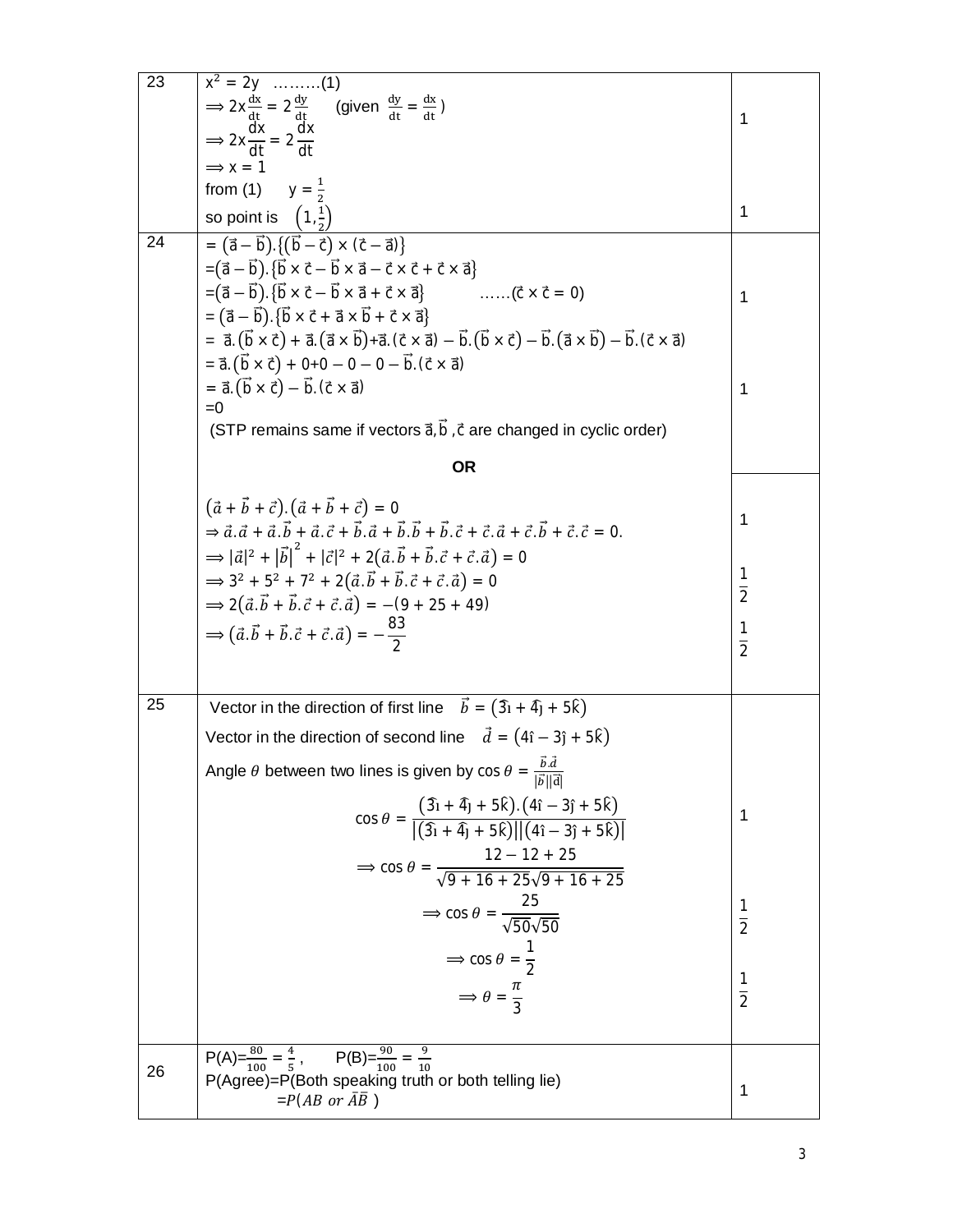|    | $= P(A)P(B)$ or $P(\overline{A})P(\overline{B})$                                                                                                         |                |
|----|----------------------------------------------------------------------------------------------------------------------------------------------------------|----------------|
|    | $=\left(\frac{4}{5}\right)\left(\frac{9}{10}\right)+\left(\frac{1}{5}\right)\left(\frac{1}{10}\right)$                                                   |                |
|    |                                                                                                                                                          |                |
|    |                                                                                                                                                          |                |
|    | $\frac{36+1}{50} = \frac{37}{50}$<br>= $\frac{74}{100}$ = 74%                                                                                            | 1              |
|    |                                                                                                                                                          |                |
|    |                                                                                                                                                          |                |
|    | <b>SECTION C</b>                                                                                                                                         |                |
|    |                                                                                                                                                          |                |
| 27 |                                                                                                                                                          |                |
|    |                                                                                                                                                          | 1              |
|    | Let $x_1, x_2 \in A = R - \{3\}$<br>Let $f(x_1) = f(x_2)$                                                                                                | $\overline{2}$ |
|    |                                                                                                                                                          |                |
|    | $\Rightarrow \frac{2x_1+3}{x_1-3} = \frac{2x_2+3}{x_2-3}$                                                                                                |                |
|    | $\Rightarrow (2x_1 + 3)(x_2 - 3) = (2x_2 + 3)(x_1 - 3)$                                                                                                  |                |
|    | $\Rightarrow (2x_1x_2 - 6x_1 + 3x_2 - 9) = (2x_1x_2 - 6x_2 + 3x_1 - 9)$                                                                                  |                |
|    | $\Rightarrow -6x_1 + 3x_2 = -6x_2 + 3x_1$                                                                                                                |                |
|    | $\Rightarrow$ 9x <sub>1</sub> = 9x <sub>2</sub>                                                                                                          |                |
|    | $\Rightarrow$ $x_1 = x_2$                                                                                                                                |                |
|    | Now $f(x_1) = f(x_2) \Rightarrow x_1 = x_2$                                                                                                              | 1              |
|    | so $f(x)$ is one-one                                                                                                                                     |                |
|    | For onto                                                                                                                                                 |                |
|    |                                                                                                                                                          |                |
|    | $y = \frac{2x+3}{x-3}$                                                                                                                                   |                |
|    | $\Rightarrow xy - 3y = 2x + 3$                                                                                                                           |                |
|    | $\Rightarrow xy - 2x = 3y + 3$                                                                                                                           |                |
|    | $\Rightarrow x(y-2) = 3(y+1)$                                                                                                                            |                |
|    | $\Rightarrow x = \frac{3(y+1)}{(y-2)}$                                                                                                                   |                |
|    | equation (2) is defined for all real values of y except 2                                                                                                |                |
|    | i.e $y \in R - \{2\}$ which is same as given set $B = R - \{2\}$                                                                                         |                |
|    | (co-domain=range)                                                                                                                                        | $\frac{1}{2}$  |
|    | Also $y = f(x)$                                                                                                                                          |                |
|    |                                                                                                                                                          |                |
|    | $f(x) = f\left(\frac{3(y + 1)}{(y - 2)}\right)$                                                                                                          |                |
|    |                                                                                                                                                          |                |
|    | $=\frac{2\left[\frac{3(y+1)}{(y-2)}\right]+3}{\frac{3(y+1)}{(x-2)}-3}\left(\text{since } f(x)=\frac{2x+3}{x-3}\right)$                                   |                |
|    |                                                                                                                                                          |                |
|    |                                                                                                                                                          |                |
|    | $\frac{2(3y+3)+3(y-2)}{3y+3-3y+6} = \frac{9y}{9} = y$                                                                                                    |                |
|    |                                                                                                                                                          |                |
|    | Thus for every $y \in B$ , there exists $x \in A$ such that $f(x) = y$                                                                                   |                |
|    | Thus function is onto.                                                                                                                                   | 1              |
|    | Since $f(x)$ is one-one and onto so $f(x)$ is invertible.                                                                                                |                |
|    | Inverse is given by $x = f^{-1}(y) = \frac{3(y+1)}{(y-2)}$                                                                                               |                |
| 28 | $\sqrt{1-x^2} + \sqrt{1-y^2} = a(x - y)$                                                                                                                 |                |
|    |                                                                                                                                                          | 1              |
|    | Let $x = \sin A$<br>$y = \sin B$                                                                                                                         | $\overline{2}$ |
|    | $\sqrt{1-\sin^2 A} + \sqrt{1-\sin^2 B} = a(\sin A - \sin B)$                                                                                             |                |
|    | $cos A + cos B = a(sin A - sin B)$                                                                                                                       |                |
|    | $\Rightarrow$ 2 cos $\left(\frac{A+B}{2}\right)$ cos $\left(\frac{A-B}{2}\right)$ = 2a cos $\left(\frac{A+B}{2}\right)$ sin $\left(\frac{A-B}{2}\right)$ | 1              |
|    |                                                                                                                                                          |                |
|    | $\Rightarrow$ cos $\left(\frac{A-B}{2}\right)$ = a sin $\left(\frac{A-B}{2}\right)$                                                                      |                |
|    |                                                                                                                                                          |                |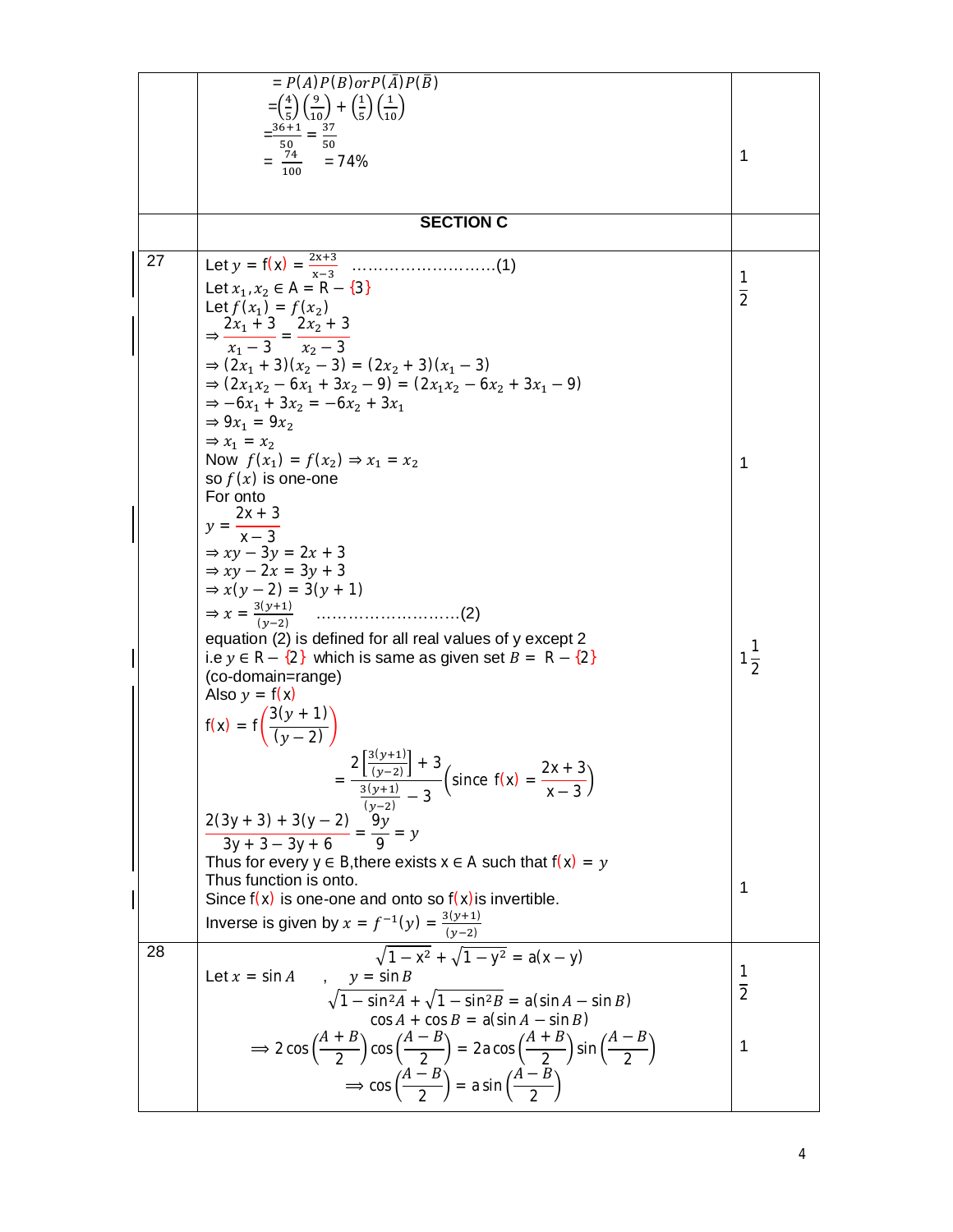$$
\Rightarrow \cot\left(\frac{A-B}{2}\right) = a
$$
\n
$$
\Rightarrow A-B = 2 \cot^{-1} a
$$
\n
$$
\Rightarrow \sin^{-1} x = \sin^{-1} y = 2 \cot^{-1} a
$$
\n
$$
\Rightarrow \frac{\sin^{-1} x}{\sin \theta} = \sec^{-1} a
$$
\n
$$
\Rightarrow \frac{1}{\sqrt{1-x^2}} = \frac{1}{\sqrt{1-y^2}} \frac{dy}{dx} = 0
$$
\n
$$
\Rightarrow \frac{dy}{dx} = \frac{\sqrt{1-y^2}}{\sqrt{1-x^2}}
$$
\nOR\n
$$
x = a(\cos 2\theta + 2\theta \sin 2\theta)
$$
\n
$$
\Rightarrow \frac{dx}{d\theta} = a(-2 \sin 2\theta + 2 \sin 2\theta + 4\theta \cos 2\theta)
$$
\n
$$
\Rightarrow \frac{dx}{d\theta} = a(-2 \sin 2\theta + 2 \sin 2\theta + 4\theta \cos 2\theta)
$$
\n
$$
\Rightarrow \frac{dy}{d\theta} = a(2 \cos 2\theta + 2 \sin 2\theta - 2 \cos 2\theta)
$$
\n
$$
\Rightarrow \frac{dy}{d\theta} = a(2 \cos 2\theta + 4\theta \sin 2\theta - 2 \cos 2\theta)
$$
\n
$$
\Rightarrow \frac{dy}{d\theta} = a(4\theta \sin 2\theta)
$$
\n
$$
\Rightarrow \frac{dy}{dx} = \frac{a(4\theta \sin 2\theta)}{a(4\theta \cos 2\theta)}
$$
\n
$$
\Rightarrow \frac{dy}{dx} = \frac{a(4\theta \sin 2\theta)}{a(4\theta \cos 2\theta)}
$$
\n
$$
\Rightarrow \frac{d^2y}{dx^2} = 2 \sec^2 2\theta \frac{d\theta}{dx}
$$
\n
$$
\Rightarrow \frac{d^2y}{dx^2} = 2 \sec^2 2\theta \frac{1}{\cos 2\theta}
$$
\n
$$
\Rightarrow \frac{d^2y}{dx^2} = 2 \sec^2 \frac{\theta}{4} \cdot \frac{1}{a(4\frac{\pi}{6} \cos \frac{\pi}{a})}
$$
\n
$$
\Rightarrow \frac{d^2y}{dx} = 2 \sec^2 \frac{\pi}{4} \cdot \frac{1}{a(4\frac{\pi}{6} \cos \frac{\pi}{a})}
$$
\n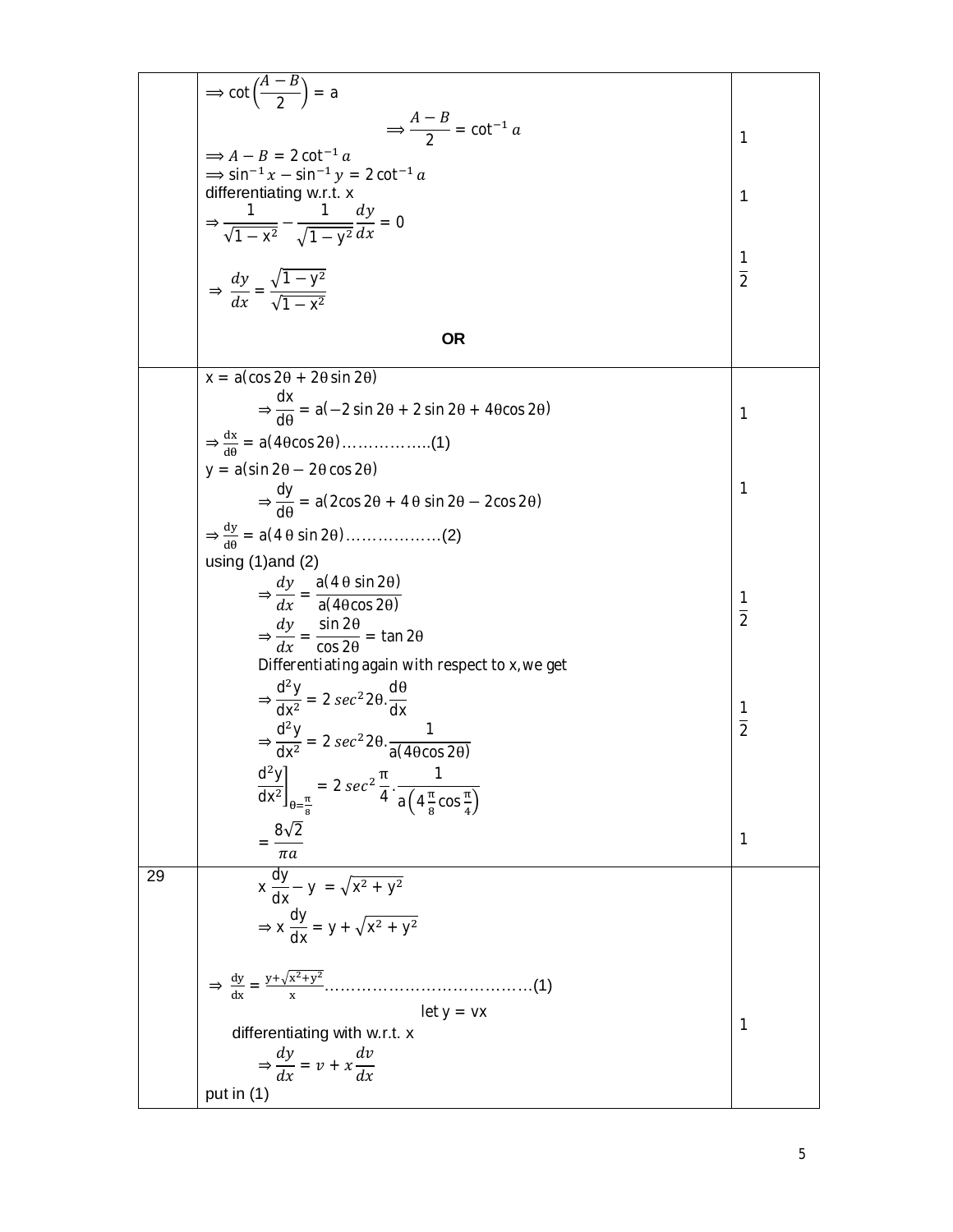|    | $\Rightarrow v + x \frac{dv}{dx} = \frac{vx + \sqrt{x^2 + v^2 x^2}}{x}$                                        |                     |
|----|----------------------------------------------------------------------------------------------------------------|---------------------|
|    |                                                                                                                | 1                   |
|    | $\Rightarrow v + x \frac{dv}{dx} = \frac{x(v + \sqrt{1 + v^2})}{r}$                                            |                     |
|    | $\Rightarrow x \frac{dv}{dx} = v + \sqrt{1 + v^2} - v$                                                         |                     |
|    | $\Rightarrow x \frac{dv}{dx} = \sqrt{1 + v^2}$                                                                 |                     |
|    | $\Rightarrow \frac{dv}{\sqrt{1 + v^2}} = \frac{dx}{x}$                                                         |                     |
|    |                                                                                                                |                     |
|    | integrating both sides                                                                                         |                     |
|    | $\Rightarrow \int \frac{dv}{\sqrt{1+u^2}} = \int \frac{dx}{x}$                                                 | $1\frac{1}{2}$      |
|    | $\Rightarrow$ log $\left(v + \sqrt{1 + v^2}\right)$ = log x + log c                                            |                     |
|    | $\Rightarrow$ log $\left(v + \sqrt{1 + v^2}\right)$ = log cx                                                   |                     |
|    | $\Rightarrow \left( v + \sqrt{1 + v^2} \right) = cx$                                                           |                     |
|    | $\Rightarrow \left(\frac{y}{x} + \sqrt{1 + \left(\frac{y}{x}\right)^2}\right) = cx$                            | $rac{1}{2}$         |
|    |                                                                                                                |                     |
|    | $\Rightarrow$ y + $\sqrt{x^2 + y^2} = cx^2$                                                                    |                     |
| 30 | Consider $I = \int_1^3  x^2 - 2x  dx$                                                                          | 1                   |
|    | $ x^2 - 2x  = \begin{cases} -(x^2 - 2x) & when \ 1 \le x < 2 \\ (x^2 - 2x) & when \ 2 \le x \le 3 \end{cases}$ |                     |
|    | $I = \int_1^2  x^2 - 2x  dx$ $+ \int_2^3  x^2 - 2x  dx$                                                        |                     |
|    | $I = \int_1^2 -(x^2 - 2x) dx + \int_2^3 (x^2 - 2x) dx$                                                         | 1                   |
|    | $I=-\left[\frac{x^3}{3}-x^2\right]_1^2+\left[\frac{x^3}{3}-x^2\right]_2^3$                                     | 1                   |
|    | $I=-\left(-\frac{4}{3}+\frac{2}{3}\right)+\left(\frac{4}{3}\right)$                                            |                     |
|    | $I=\frac{6}{3}=2$                                                                                              | 1                   |
| 31 | Let X denotes the smaller of the two numbers obtained                                                          |                     |
|    | So X can take values 1,2,3,4,5,6                                                                               | 1<br>$\overline{2}$ |
|    | $P(X=1$ is smaller number)<br>$P(X=1)=\frac{6}{7c_2}=\frac{6}{21}=\frac{2}{7}$                                 |                     |
|    | (Total cases when two numbers can be selected from first 7 numbers                                             |                     |
|    | are $7_{C_2}$ )                                                                                                |                     |
|    | $P(X=2)=\frac{5}{7_{C_2}}=\frac{5}{21}$                                                                        |                     |
|    | $P(X=3)=\frac{4}{7_{C_2}}=\frac{4}{21}$                                                                        |                     |
|    | $P(X=4) = \frac{3}{7_{C_2}} = \frac{3}{21} = \frac{1}{7}$                                                      |                     |
|    |                                                                                                                |                     |
|    | P(X=5)= $\frac{2}{7_{C_2}} = \frac{2}{21}$<br>P(X=6)= $\frac{1}{7_{C_2}} = \frac{1}{21}$                       | 2                   |
|    | $\mathbf{1}$<br>2<br>3<br>4<br>5<br>6<br>$x_i$                                                                 |                     |
|    |                                                                                                                |                     |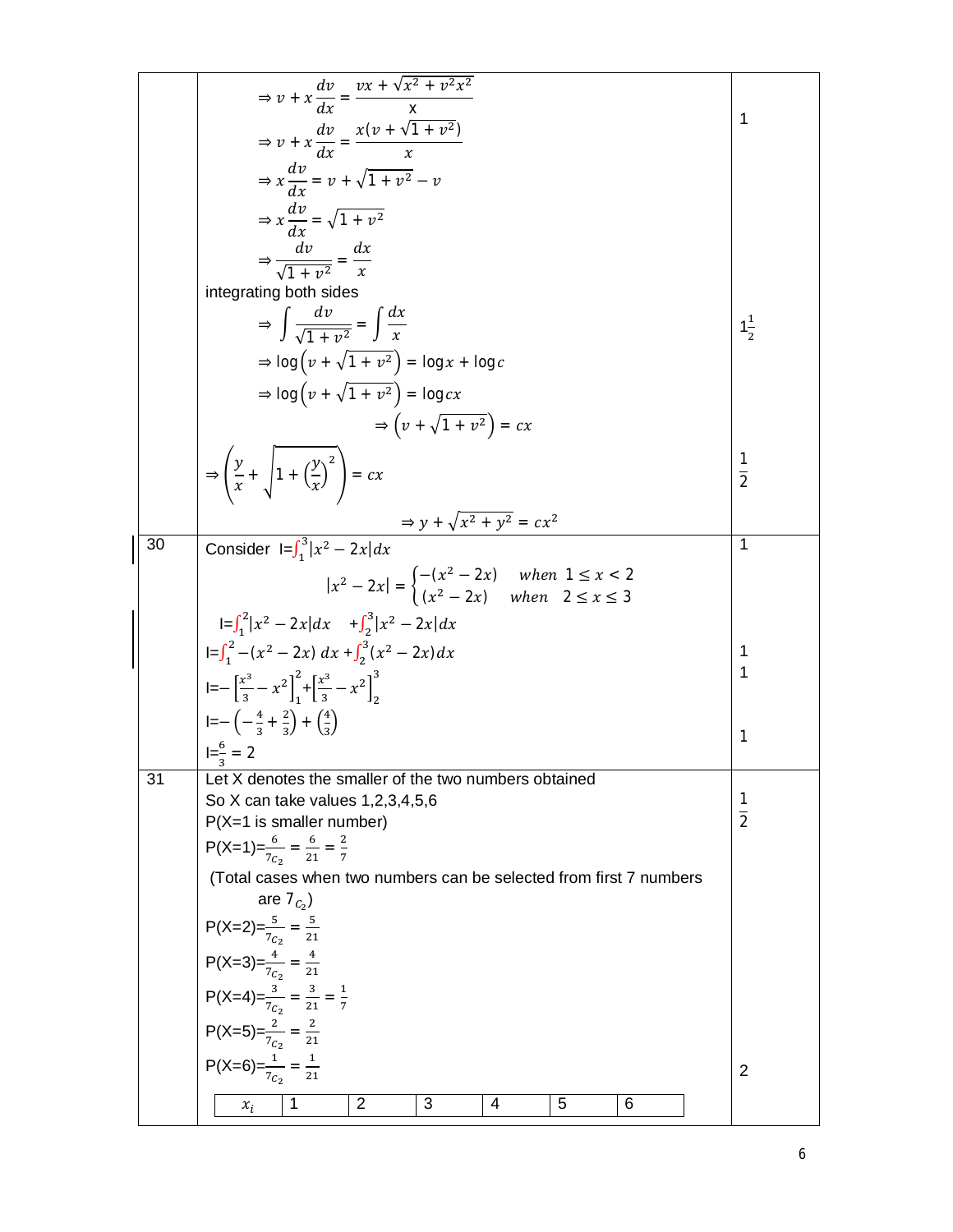| 6<br>5<br>4<br>$p_i$<br>$\overline{21}$<br>$\overline{21}$<br>21<br>$\overline{12}$<br>10<br>6<br>$p_i x_i$<br>$\overline{21}$<br>$\overline{21}$<br>21                                                                                                                         | 3<br>2<br>L.<br>$\overline{21}$<br>$\overline{21}$<br>$\overline{21}$<br>$\overline{2}$<br>$\overline{12}$<br>$\overline{6}$<br>10<br>$\overline{21}$<br>21<br>21 |
|---------------------------------------------------------------------------------------------------------------------------------------------------------------------------------------------------------------------------------------------------------------------------------|-------------------------------------------------------------------------------------------------------------------------------------------------------------------|
| Mean = $\sum p_i x_i = \frac{6}{21} + \frac{10}{21} + \frac{12}{21} + \frac{12}{21} + \frac{10}{21} + \frac{6}{21} = \frac{56}{21} = \frac{8}{3}$                                                                                                                               | 1                                                                                                                                                                 |
|                                                                                                                                                                                                                                                                                 | <b>OR</b>                                                                                                                                                         |
| Let $E_1$ = event of selecting a two headed coin<br>$E_1$ = event of selecting a biased coin, which shows 75% times Head<br>$E_3$ =event of selecting a unbiased coin.                                                                                                          |                                                                                                                                                                   |
| $A = event$ that tossed coin shows head.                                                                                                                                                                                                                                        | 1                                                                                                                                                                 |
| . $P(A/E1) = P$ (coin showing head given that it is two headed coin)                                                                                                                                                                                                            | $\therefore$ $P(E_1) = P(E_2) = P(E_3) = \frac{1}{3}$<br>$\frac{1}{2}$                                                                                            |
|                                                                                                                                                                                                                                                                                 | $= 1$                                                                                                                                                             |
|                                                                                                                                                                                                                                                                                 | $P(A/E_2) = P$ (coin showing head given that it is a biased coin)                                                                                                 |
|                                                                                                                                                                                                                                                                                 | $=\frac{75}{100}=\frac{3}{4}$<br>1<br>$P(A/E_{3}) = P$ (coin showing head given that it is unbiased coin)                                                         |
| By Bayes theorem                                                                                                                                                                                                                                                                | $=\frac{1}{2}$                                                                                                                                                    |
|                                                                                                                                                                                                                                                                                 | P (gettingtwo headedcoin when it is known that it shows Head)                                                                                                     |
|                                                                                                                                                                                                                                                                                 | $P(E_1)P(A/E_1) = \frac{P(E_1)P(A/E_1)}{P(E_1)P(A/E_1) + P(E_2)P(A/E_2) + P(E_1)P(A/E_3)}$                                                                        |
| $=\frac{\frac{1}{3} \times 1}{\frac{1}{3} \times 1 + \frac{1}{3} \times \frac{3}{3} + \frac{1}{3} \times \frac{1}{3}} = \frac{\frac{1}{3} \times 1}{\frac{1}{3} \left(1 + \frac{3}{3} + \frac{1}{3}\right)} = \frac{\frac{1}{3}}{\frac{1}{3} \times \frac{9}{4}} = \frac{4}{9}$ | 1<br>$\frac{1}{2}$                                                                                                                                                |
| Required probability= $\frac{4}{9}$                                                                                                                                                                                                                                             |                                                                                                                                                                   |
| 32<br>Let tailor A works for $x$ days and tailor B works for $y$ days<br>Objective function :<br>To minimize labour cost $Z = 150x + 200y$ (in ₹)                                                                                                                               | 1<br>$\overline{2}$                                                                                                                                               |
| Subject to constraints<br>$6x + 10y \ge 60$ i.e. $3x + 5y \ge 30$                                                                                                                                                                                                               |                                                                                                                                                                   |
| $4x + 4y \ge 32$ i.e. $x + y \ge 8$<br>$x \geq 0$ , $y \geq 0$                                                                                                                                                                                                                  | $1\frac{1}{2}$                                                                                                                                                    |
| consider equations to draw the graph and then we will shade<br>feasible region                                                                                                                                                                                                  |                                                                                                                                                                   |
|                                                                                                                                                                                                                                                                                 | $3x + 5y = 30$<br>$x + y = 8$                                                                                                                                     |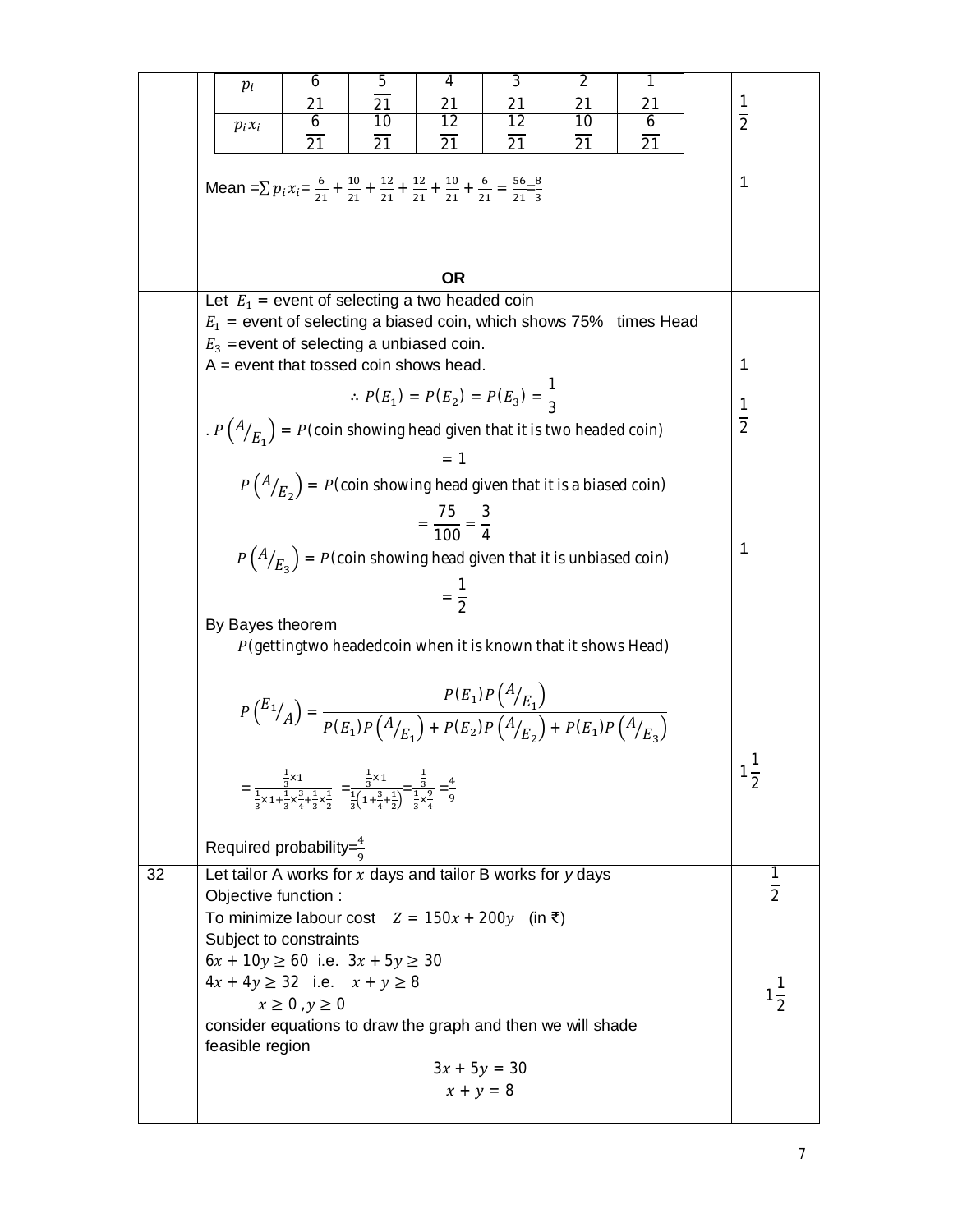|    | easible<br>egion<br>C(0, 8)<br>(0,6) E<br>B(5,3)<br>A(10/0)<br>O(0,0)<br>D(8,0)<br>х                                                                                                                                                                                                                             |                       |
|----|------------------------------------------------------------------------------------------------------------------------------------------------------------------------------------------------------------------------------------------------------------------------------------------------------------------|-----------------------|
|    | corner points of feasible region are $A(10,0),B(5,3)$ and $C(0,8)$                                                                                                                                                                                                                                               | 1                     |
|    | Value of Z at these corner points<br>Point<br>$Z = 150x + 200y$ (in ₹)<br>A(10,0)<br>$=1500+0=1500$<br>$= 750 + 600 = 1350$ (minimum)<br>B(5,3)<br>C(0,8)<br>$=0+1600=1600$<br>So minimum value of Z is ₹1350 when tailor A works for 5 days and<br>tailor B works for 3 days.                                   |                       |
|    | To check draw $150x + 200y < 1350$ i.e $3x + 4y < 27$<br>As there is no region common with feasible region so minimum<br>value is ₹1350                                                                                                                                                                          | 1                     |
|    | <b>SECTION D</b>                                                                                                                                                                                                                                                                                                 |                       |
| 33 | LHS= $\begin{vmatrix} (y + z)^2 & x^2 & x^2 \\ y^2 & (z + x)^2 & y^2 \\ z^2 & z^2 & (x + y)^2 \end{vmatrix}$<br>Apply $C_2 \rightarrow C_2 - C_1$ , $C_3 \rightarrow C_3 - C_1$                                                                                                                                  |                       |
|    | $\begin{bmatrix}\n(y + z)^2 & x^2 - (y + z)^2 & x^2 - (y + z)^2 \\ y^2 & (z + x)^2 - y^2 & 0 \\ z^2 & 0 & (x + y)^2 - z^2\n\end{bmatrix}$ $=\begin{bmatrix}\n(y + z)^2 & (x + y + z)(x - y - z) & (x + y + z)(x - y - z) \\ y^2 & (z + x + y)(z + x - y) & 0 \\ z^2 & 0 & (x + y + z)(x + y - z)\n\end{bmatrix}$ |                       |
|    | Taking $(x + y + z)$ common from $C_2$ as well as $C_3$<br>= $(x + y + z)^2$ $\begin{vmatrix} (y + z)^2 & (x - y - z) & (x - y - z) \\ y^2 & (z + x - y) & 0 \\ z^2 & 0 & (x + y - z) \end{vmatrix}$                                                                                                             | <u>1</u><br><u> 1</u> |
|    | Apply $R_1 \rightarrow R_1 - R_2 - R_3$<br>$=(x + y + z)^2 \begin{vmatrix} 2yz & -2z & -2y \\ y^2 & (z + x - y) & 0 \\ z^2 & 0 & (x + y - z) \end{vmatrix}$                                                                                                                                                      |                       |
|    |                                                                                                                                                                                                                                                                                                                  |                       |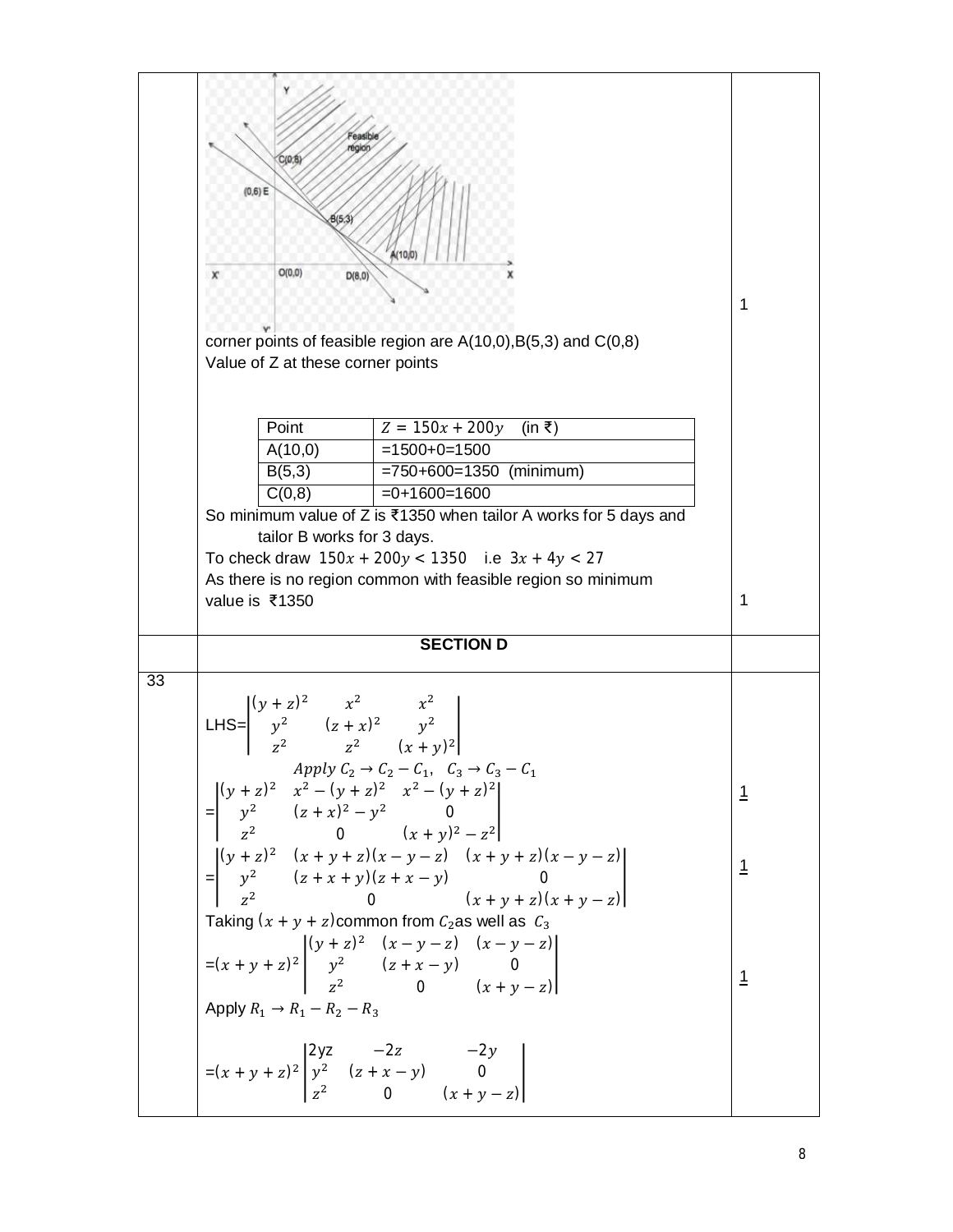| Apply $C_2 \rightarrow y C_2$ and $C_3 \rightarrow z C_3$<br>$=\frac{(x+y+z)^2}{yz}\begin{vmatrix} 2yz & -2yz & -2yz \\ y^2 & (yz+yx-y^2) & 0 \\ z^2 & 0 & (zx+zy-z^2) \end{vmatrix}$<br>Apply $C_2 \rightarrow C_2 + C_1$ and $C_3 \rightarrow C_3 + C_1$ | $\overline{1}$                 |
|------------------------------------------------------------------------------------------------------------------------------------------------------------------------------------------------------------------------------------------------------------|--------------------------------|
| $=\frac{(x+y+z)^2}{yz}\begin{vmatrix} 2yz & 0 & 0 \\ y^2 & (yz+yx) & y^2 \\ z^2 & z^2 & (zx+zy) \end{vmatrix}$<br>expanding along $R_1$                                                                                                                    | $\overline{1}$                 |
| $=\left(\frac{(x+y+z)^2}{yz}\right)2yz[(yz+yx)(zx+zy)-y^2z^2]$<br>$=2(x + y + z)^{2}[xyz^{2} + x^{2}yz + xy^{2}z + y^{2}z^{2} - y^{2}z^{2}]$<br>$= 2xyz(x + y + z)^{2}(x + y + z)$<br>$= 2xyz(x + y + z)^3$                                                | $\mathbf{1}$                   |
| <b>OR</b>                                                                                                                                                                                                                                                  |                                |
| ** A = $\begin{bmatrix} 2 & 3 & 4 \\ 1 & -1 & 0 \\ 0 & 2 & 0 \end{bmatrix}$<br>$ A  = 2(-2) - 3(2 - 0) + 4(1 - 0) = -6 \neq 0$<br>$\therefore$ A <sup>-1</sup> exists                                                                                      | $\mathbf 1$                    |
| Cofactors<br>$A_{11} = -2$ $A_{12} = -2$ $A_{13} = 1$                                                                                                                                                                                                      |                                |
|                                                                                                                                                                                                                                                            |                                |
| $A_{21} - 2$ $A_{22} = 4$ $A_{23} = -2$                                                                                                                                                                                                                    |                                |
| $A_{31} = 4$ $A_{32} = 4$ $A_{33} = -5$                                                                                                                                                                                                                    | $\overline{2}$                 |
| $Adj A = \begin{bmatrix} -2 & -2 & 1 \\ -2 & 4 & -2 \end{bmatrix}^T$                                                                                                                                                                                       |                                |
| $Adj A = \begin{bmatrix} -2 & -2 & 4 \\ -2 & 4 & 4 \\ 1 & -2 & -5 \end{bmatrix}$                                                                                                                                                                           |                                |
| $A^{-1} = \frac{Adj A}{ A } = \frac{1}{-6} \begin{bmatrix} -2 & -2 & 4 \ -2 & 4 & 4 \ 1 & 2 & 5 \end{bmatrix}$                                                                                                                                             | 1                              |
|                                                                                                                                                                                                                                                            |                                |
| System of equations can be written as $AX = B$                                                                                                                                                                                                             | $\mathbf{1}$<br>$\overline{2}$ |
| Where A = $\begin{bmatrix} 2 & 3 & 4 \\ 1 & -1 & 0 \\ 0 & 1 & 2 \end{bmatrix}$ , X = $\begin{bmatrix} x \\ y \\ z \end{bmatrix}$ , B = $\begin{bmatrix} 17 \\ 3 \\ 3 \end{bmatrix}$                                                                        |                                |
| Now $AX = B$<br>$\Rightarrow X = A^{-1}B$                                                                                                                                                                                                                  |                                |
| $\Rightarrow X = \frac{1}{-6} \begin{bmatrix} -2 & -2 & 4 \\ -2 & 4 & 4 \\ 1 & -2 & -5 \end{bmatrix} \begin{bmatrix} 17 \\ 3 \\ 3 \end{bmatrix}$                                                                                                           |                                |
|                                                                                                                                                                                                                                                            |                                |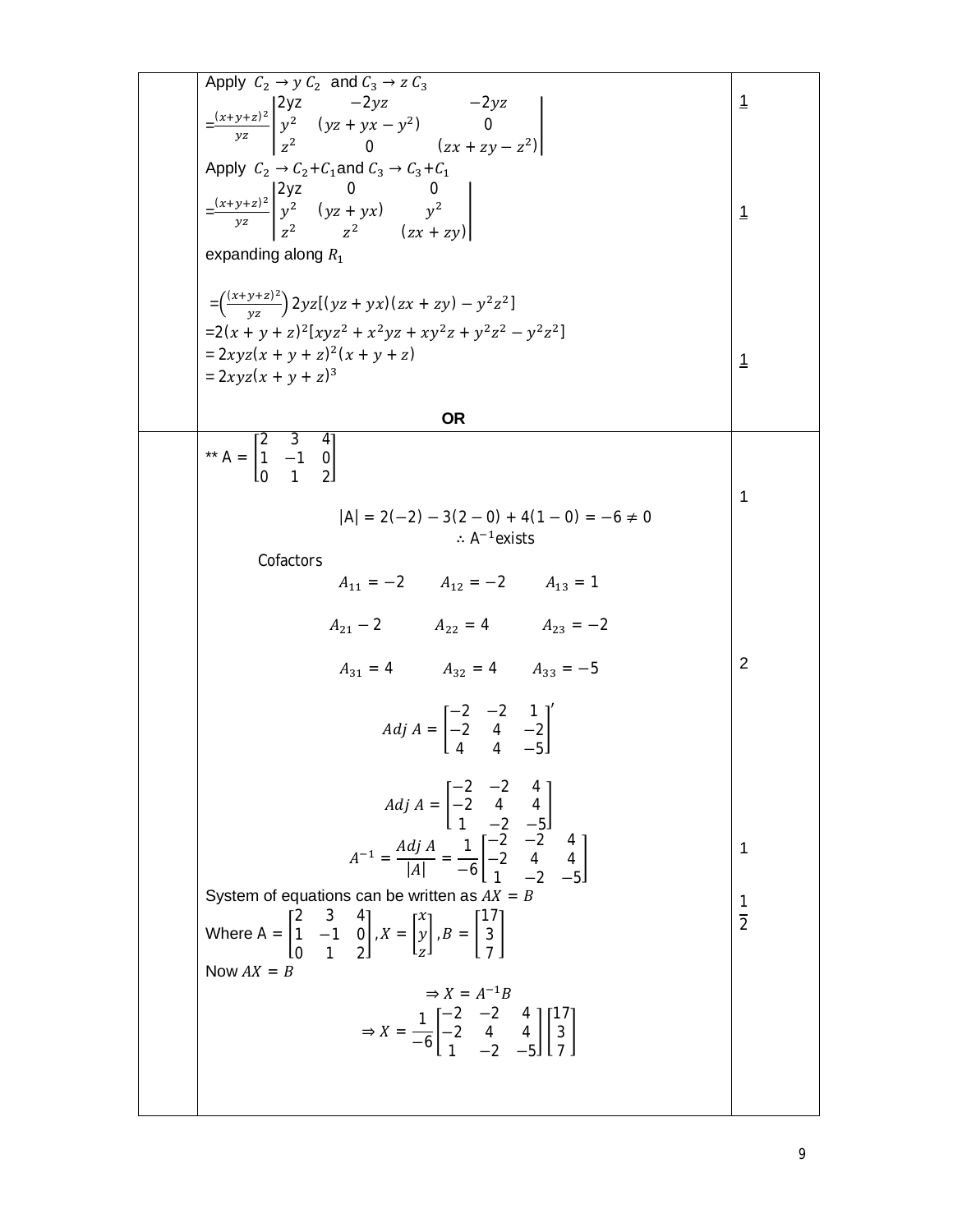|    | $\Rightarrow X = \frac{1}{-6} \begin{bmatrix} -34 - 6 + 28 \\ -34 + 12 + 28 \\ 17 - 6 - 35 \end{bmatrix}$                                            |                    |
|----|------------------------------------------------------------------------------------------------------------------------------------------------------|--------------------|
|    | $\Rightarrow X = \frac{1}{-6} \begin{bmatrix} -12 \\ 6 \\ 24 \end{bmatrix}$                                                                          |                    |
|    | $\Rightarrow X = \begin{bmatrix} x \\ y \\ z \end{bmatrix} = \begin{bmatrix} 2 \\ -1 \\ 4 \end{bmatrix}$<br>$\Rightarrow$ x = 2, y = -1, z = 4       | $1\frac{1}{2}$     |
|    |                                                                                                                                                      |                    |
| 34 | solving (1) and(2)<br>$x^2$ + $(1-x)^2$ = 1                                                                                                          |                    |
|    | $x^2 + x^2 - 2x + 1 = 1$<br>$2x^2 - 2x = 0$<br>$2x(x-1) = 0$                                                                                         | $\mathbf{1}$       |
|    | $x = 0$ or $x = 1$                                                                                                                                   |                    |
|    |                                                                                                                                                      | 1                  |
|    | Required area = shaded area ACBDA<br>=area(OACBO)- area(OADBO)<br>$=\int_0^1 (y_{circle} - y_{line}) dx$                                             | 1                  |
|    | $\int_0^1 \sqrt{1-x^2} dx - \int_0^1 (1-x) dx$<br>$=\left[\frac{x\sqrt{1-x^2}}{2}+\frac{1}{2}\sin^{-1}x\right]_0^1-\left[x-\frac{x^2}{2}\right]_0^1$ |                    |
|    | $\left[\left(0+\frac{1}{2},\frac{\pi}{2}\right)-0\right]-\left[\left(1-\frac{1}{2}\right)\right]$                                                    |                    |
|    | $\left(\frac{\pi}{4}-\frac{1}{2}\right)$ square units                                                                                                | $1\frac{1}{2}$     |
| 35 | Let $r$ be the radius and $h$ be the height of half cylinder<br>Volume $=\frac{1}{2}\pi r^2 h = V$ (constant)(1)                                     | $\frac{1}{2}(fig)$ |
|    |                                                                                                                                                      |                    |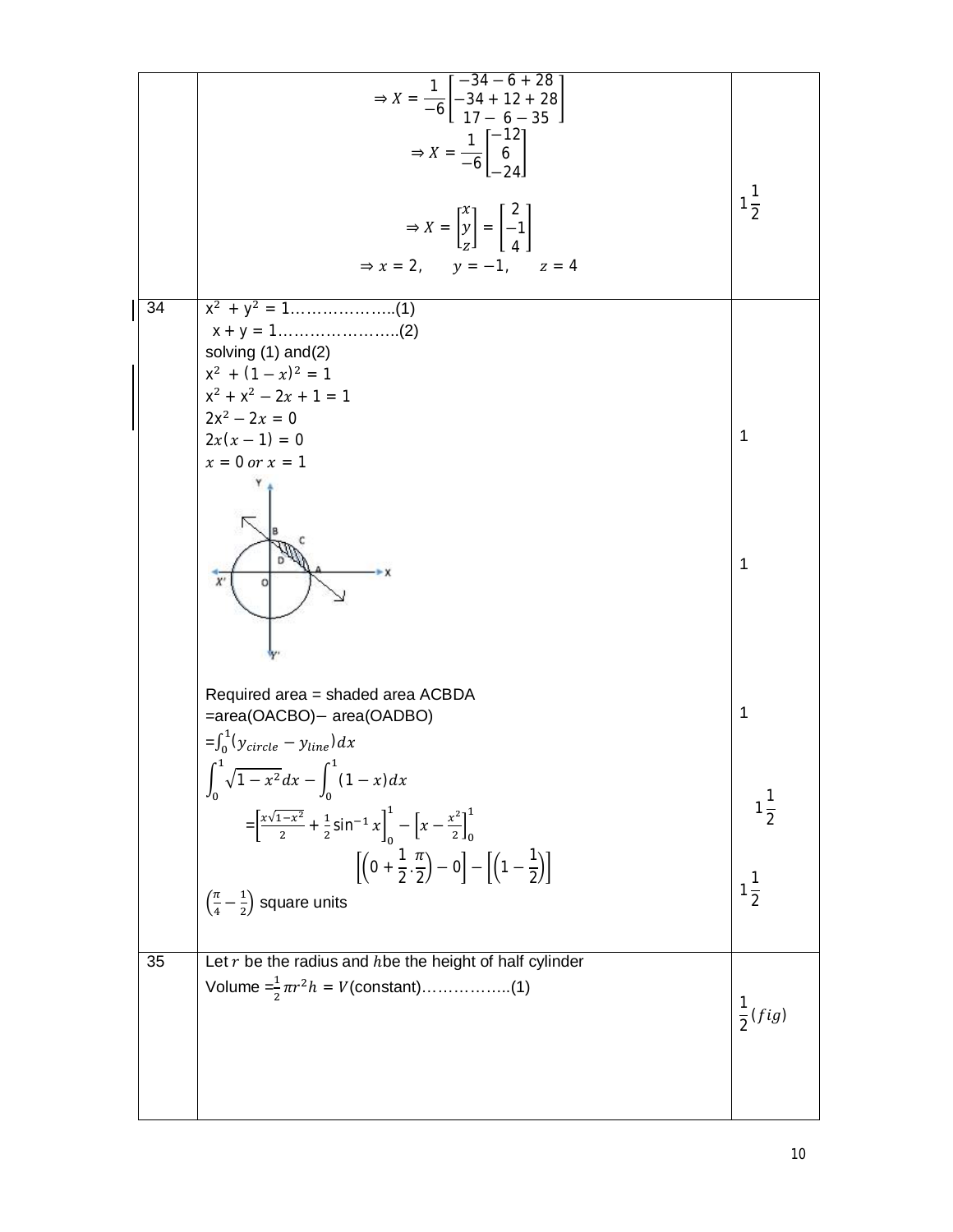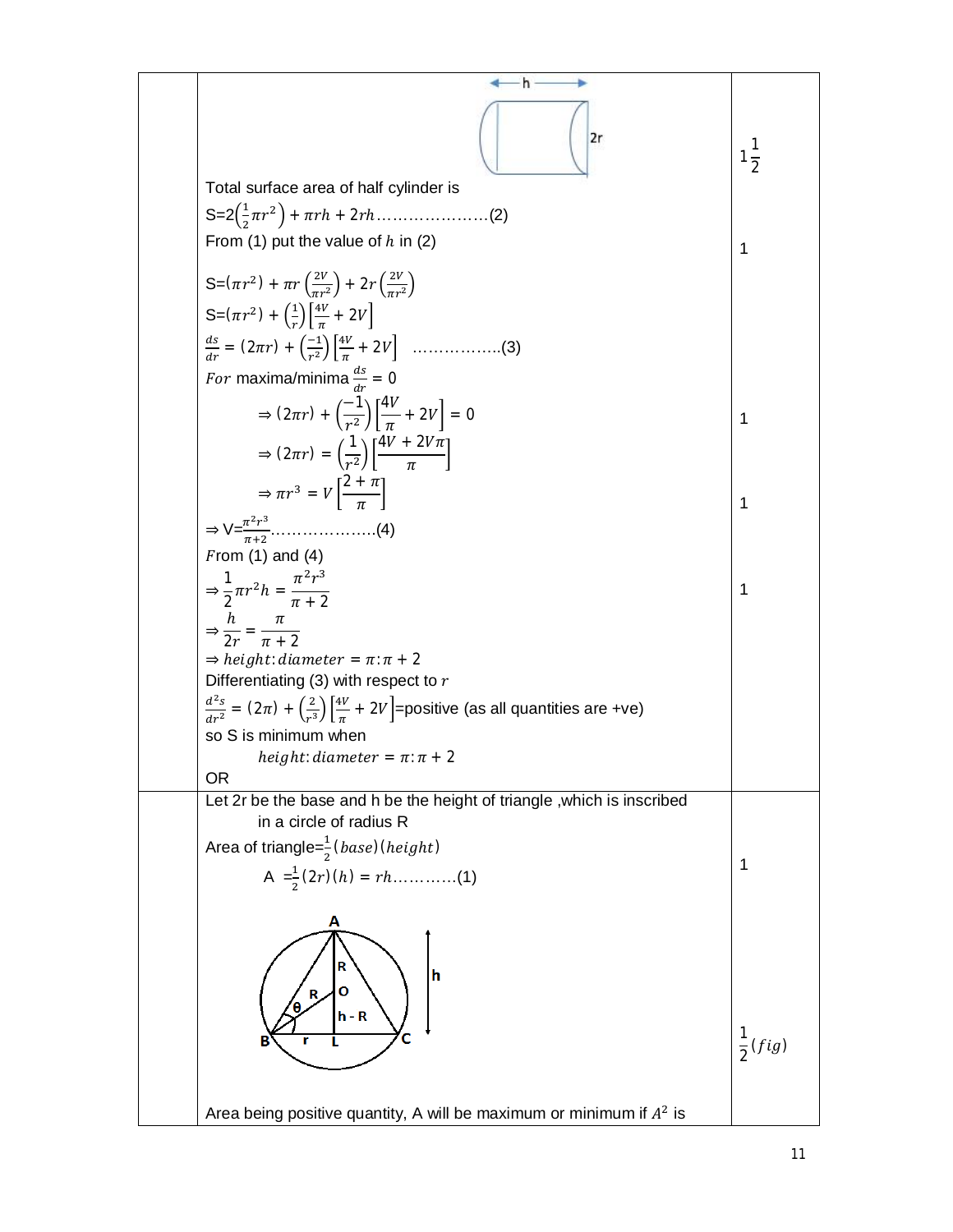|    | maximum or minimum.                                                                                                                      |                |
|----|------------------------------------------------------------------------------------------------------------------------------------------|----------------|
|    |                                                                                                                                          |                |
|    | Now In triangle OLB $BL^2 = OB^2 - OL^2$                                                                                                 |                |
|    | In ∆OBD                                                                                                                                  |                |
|    | $Z = A^2 = r^2 h^2$ $r^2 = R^2 - (h - R)^2 \Rightarrow r^2 = 2hR - h^2$                                                                  |                |
|    | put in $(2)$                                                                                                                             |                |
|    | $Z = h^2(2hR - h^2)$                                                                                                                     |                |
|    | $\Rightarrow Z = (2h^3R - h^4)$                                                                                                          |                |
|    | $\Rightarrow \frac{dZ}{dh} = 6h^2R - 4h^3 \dots (3)$                                                                                     | 1              |
|    | For maxima/minima $\frac{dZ}{dt} = 0$                                                                                                    | $\overline{2}$ |
|    | $\Rightarrow 6h^2R - 4h^3 = 0$                                                                                                           |                |
|    | $\Rightarrow$ 6R = 4h(h $\neq$ 0)                                                                                                        | 1              |
|    |                                                                                                                                          |                |
|    | $\Rightarrow h = \frac{3R}{2}$                                                                                                           |                |
|    | differentiating (3) w.r.t. h                                                                                                             |                |
|    | $\Rightarrow \frac{d^2Z}{dh^2} = 12hR - 12h^2$                                                                                           | 1              |
|    |                                                                                                                                          |                |
|    | $\Rightarrow \frac{d^2Z}{dh^2}\bigg]_{h=\frac{3R}{2}} = 12\left(\frac{3R}{2}\right)R - 12\left(\frac{3R}{2}\right)^2$                    |                |
|    |                                                                                                                                          |                |
|    | $= 18R^2 - 27R^2 = -ve$                                                                                                                  |                |
|    | so Z= $A^2$ is maximum when $h = \frac{3R}{2}$                                                                                           | 1              |
|    | $\Rightarrow$ A is maximum when $h = \frac{3R}{2}$                                                                                       |                |
|    | when $h = \frac{3R}{2}$ , $r^2 = 2hR - h^2 = 2R \cdot \frac{3R}{2} - \left(\frac{3R}{2}\right)^2$                                        |                |
|    | $r^2 = \frac{3R^2}{4}$                                                                                                                   |                |
|    |                                                                                                                                          |                |
|    | 2                                                                                                                                        |                |
|    |                                                                                                                                          |                |
|    | $\tan \theta = \frac{h}{r} = \frac{\frac{3R}{2}}{\sqrt{3}R} = \sqrt{3}\theta = \frac{\pi}{3}$                                            | 1              |
|    |                                                                                                                                          |                |
|    | Triangle ABC is equilateral triangle                                                                                                     |                |
| 36 | Let $P(x, y, z)$ be any point on the plane in which $A(2,1,2)$ and $B(4, -2, 1)$ lie.                                                    |                |
|    | $\therefore$ $\overrightarrow{AP}$ and $\overrightarrow{AB}$ lie on required plane.                                                      |                |
|    | Also required plane is perpendicular to given plane $\vec{r} \cdot (\hat{i} - 2\hat{k}) = 5$                                             | 1              |
|    | : normal to given plane $\overrightarrow{n_1} = (1 - 2k)$ lie on required plane.                                                         |                |
|    | $\Rightarrow \overrightarrow{AP}, \overrightarrow{AB}$ and $\overrightarrow{n_1}$ are coplanar.                                          |                |
|    | Where $\overrightarrow{AP} = (x - 2)\hat{i} + (y - 1)\hat{j} + (z - 2)\hat{k}$                                                           | 1              |
|    | $\overrightarrow{AB}$ = =2î - 3ĵ - $\hat{k}$                                                                                             |                |
|    | $\Rightarrow$ Scaler triple product $\begin{bmatrix} \overrightarrow{AP} & \overrightarrow{AB} & \overrightarrow{n_1} \end{bmatrix} = 0$ |                |
|    |                                                                                                                                          |                |